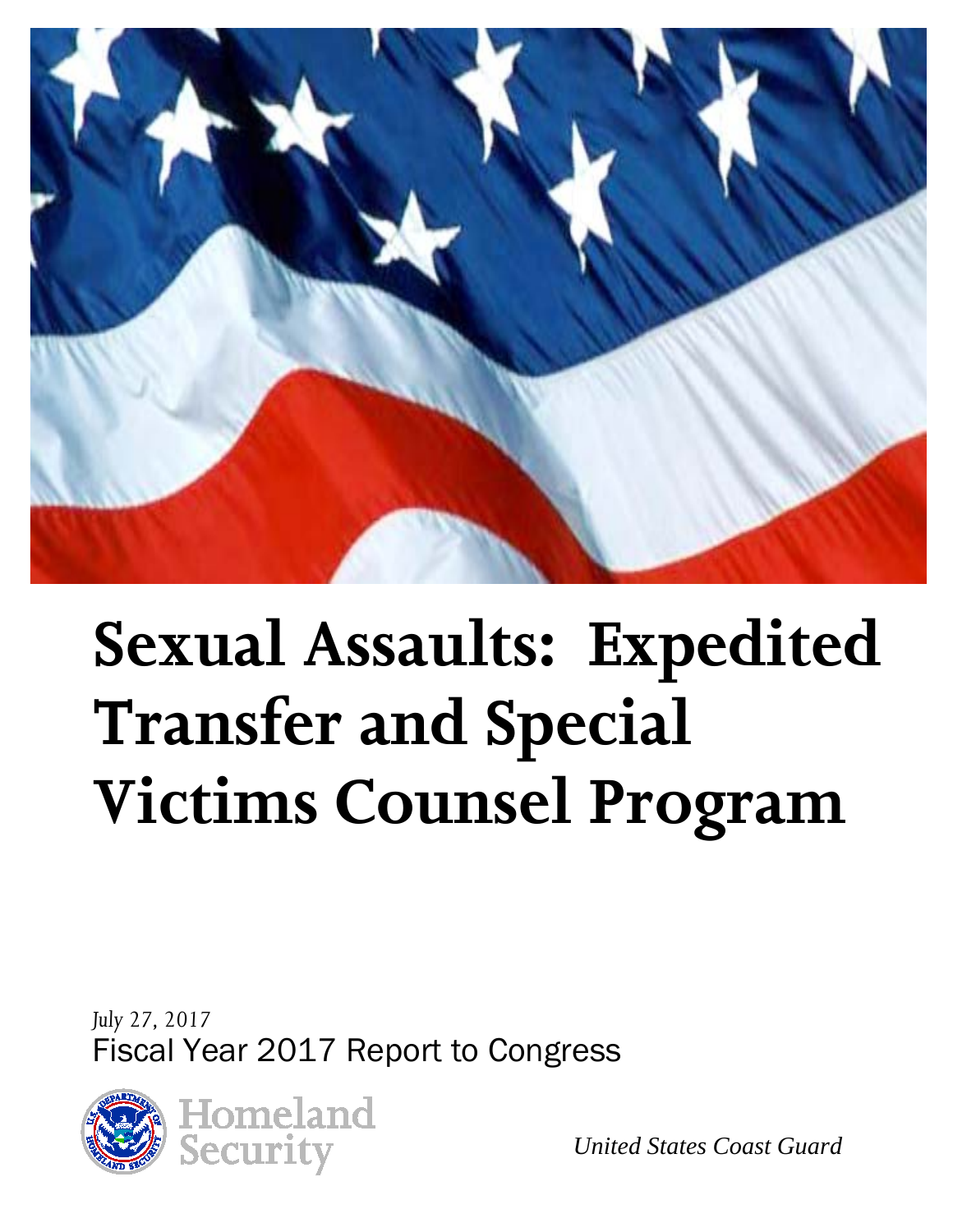#### Foreword

#### July 27, 2017

The following report, "Sexual Assaults: Expedited Transfer and Special Victims Counsel Program," as prepared by the U.S. Coast Guard is submitted for review.

House Report 114-668 accompanying the Fiscal Year (FY) 2017 Department of Homeland Security Appropriations Act (P.L. 115-31) requires the Coast Guard to provide the number of requests for expedited transfer by victims of sexual assault and the number of service members served by its Special Victims Counsel program during FY 2016.



Pursuant to congressional requirements, this report is being provided to the following Members of Congress:

> The Honorable John R. Carter Chairman, House Appropriations Subcommittee on Homeland Security

The Honorable Lucille Roybal-Allard Ranking Member, House Appropriations Subcommittee on Homeland Security

The Honorable John Boozman Chairman, Senate Appropriations Subcommittee on Homeland Security

The Honorable Jon Tester Ranking Member, Senate Appropriations Subcommittee on Homeland Security

I am happy to answer any further questions you may have. Please do not hesitate to contact me at (202) 372-4411 or the Department's Chief Financial Officer (Acting), Ms. Stacy Marcott, at (202) 447-5751.

Sincerely,

Paul F. Zukunft Admiral, U.S. Coast Guard Commandant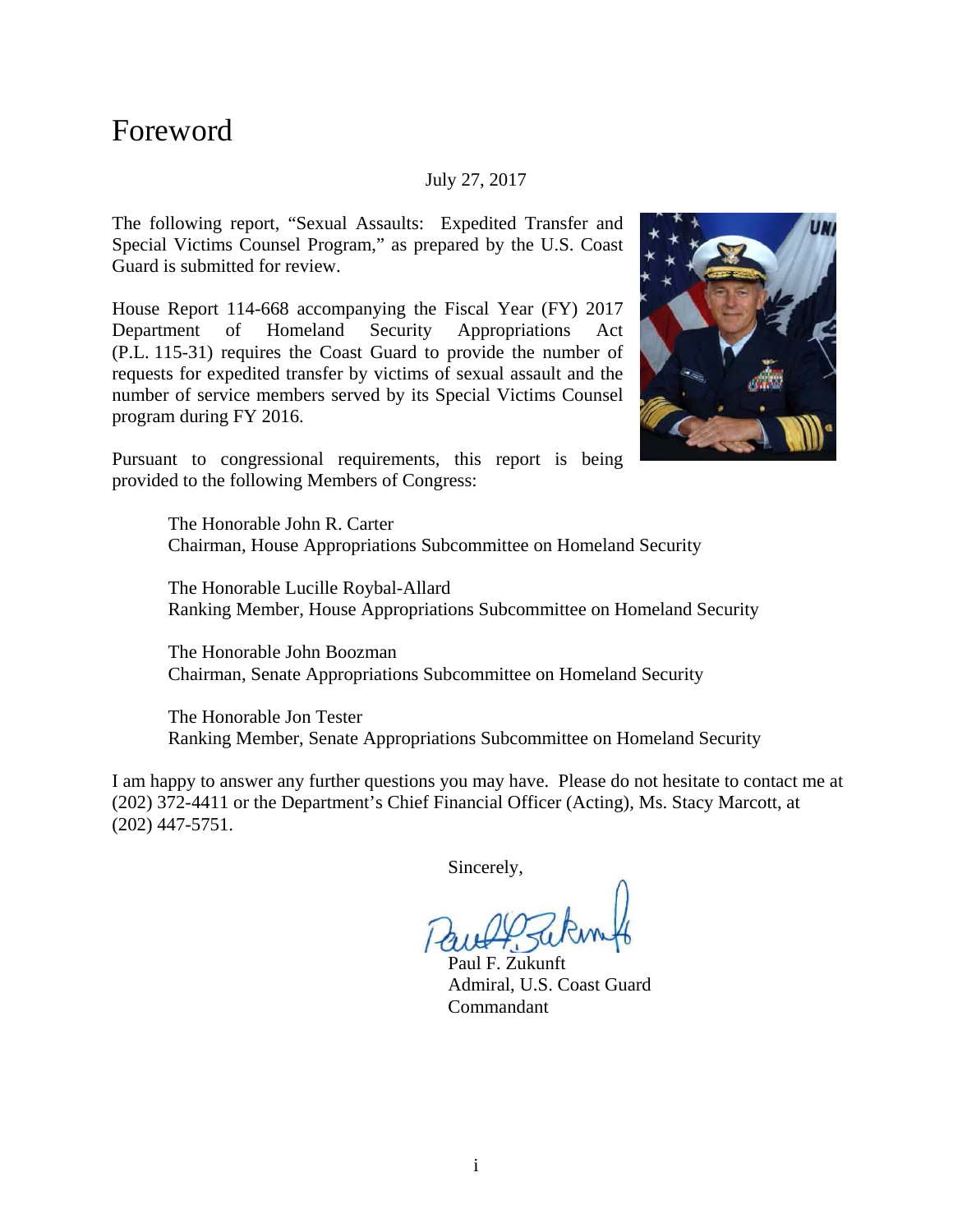

# Sexual Assaults: Expedited Transfer and Special Victims Counsel Program

# Table of Contents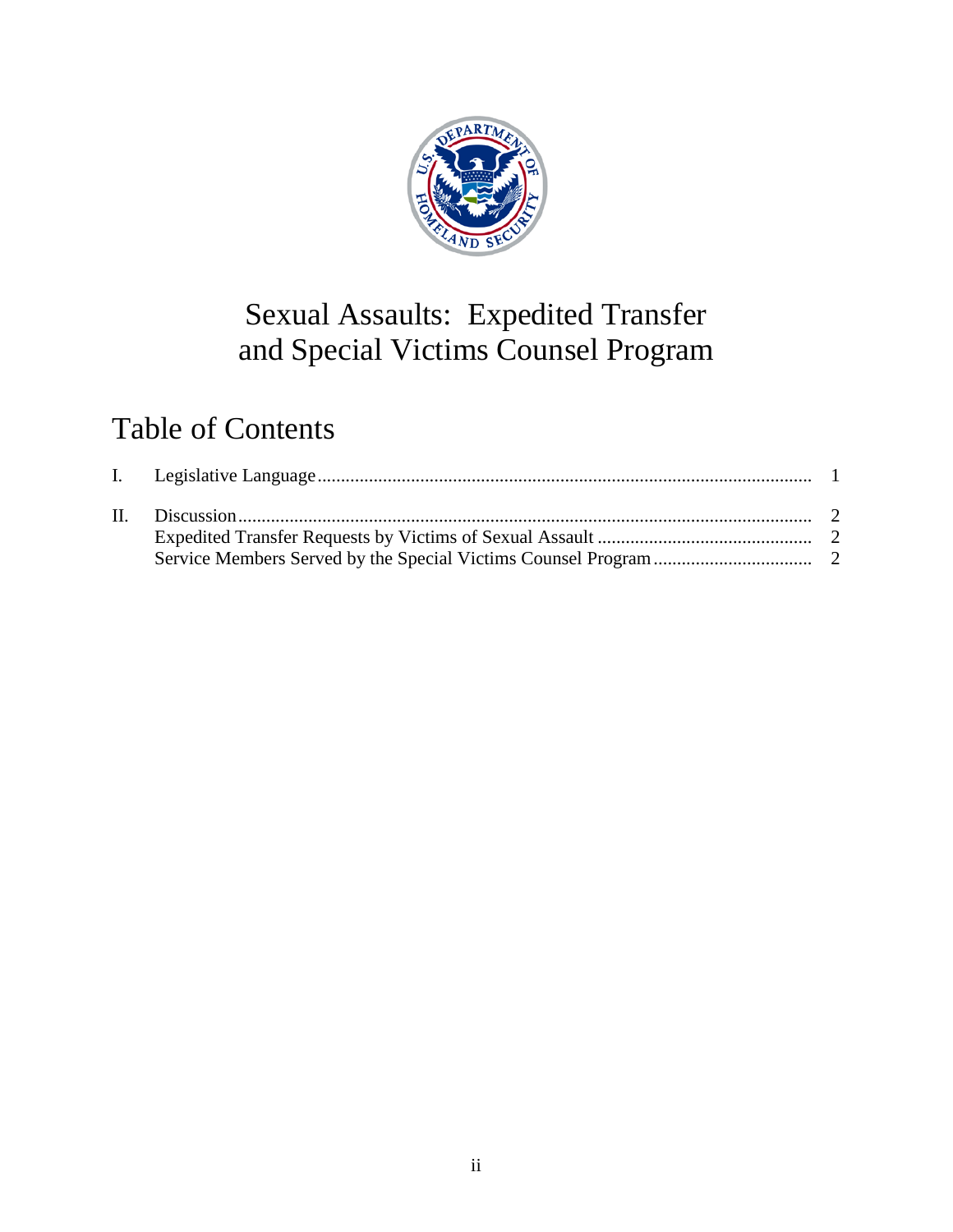### <span id="page-3-0"></span>I. Legislative Language

This report responds to language in House Report 114-668 accompanying the Fiscal Year (FY) 2017 Department of Homeland Security Appropriations Act (P.L. 115-31).

House Report 114-668 states:

The Committee directs the Coast Guard to continue to provide an annual report, due within 90 days after the date of enactment of this Act, on the number of expedited requests for transfer made by victims of sexual assault during the prior fiscal year, including the number of applications denied and a description of the rationale for each denied request. The report shall also include the number of service members served by the Special Victim Counsel program during the same period.